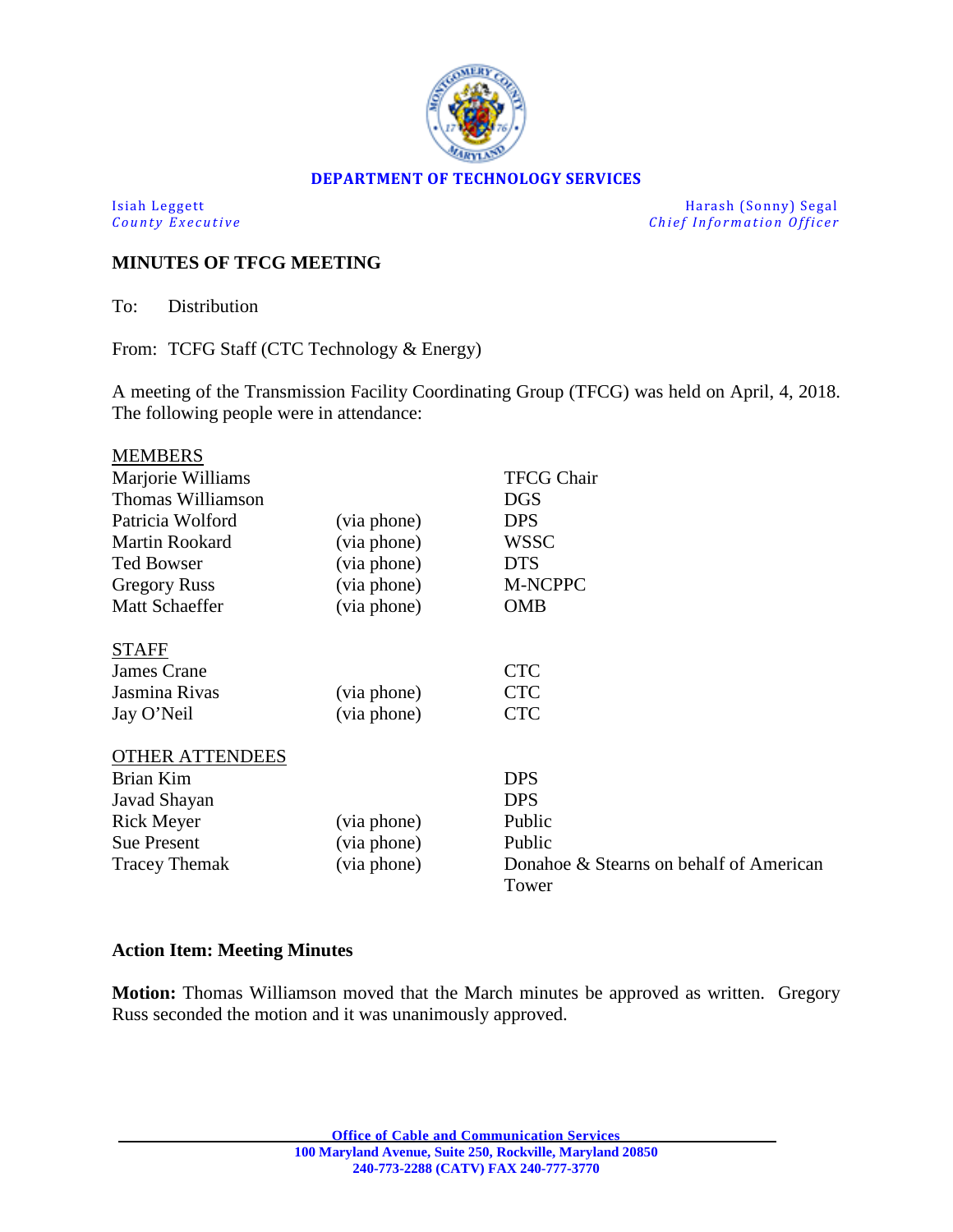Minutes of TFCG Meeting Held April 4, 2018 Page 2 of 5

### **Action Item: Consent Agenda**

*1. Application Number:* 201711-03 *Type:* Minor Modification *Received (date):* 9/15/2017

 *Revised:* 10/12/2017  *Revised:* 2/23/2018  *Revised:* 3/14/2018

*Applicant:* Verizon Wireless *Site Name/Location:* Palisades Apts*/*4853 Cordell Ave, Bethesda *Zoning Standard:* CR-5.0 *Property Owner:* Triangle Towers LLC *Description:* Remove nine antennas and attach six 96"-high and six 72"-high panel antennas. Attach twelve RRHs. All at 120' on 115' apartment building. An equipment cabinet will also be replaced. *Tower Coordinator Recommendation:* Recommended

*2. Application Number:* 2018020257 *Type:* Minor Modification *Received (date):* 2/22/2018  *Revised:* 3/14/2018

*Applicant:* AT&T Wireless *Site Name/Location:* Fire Station 33/11430 Falls Rd, Potomac *Zoning Standard:* R-200 *Property Owner:* Rockville Volunteer Fire Dept. *Description:* Remove and replace three 96"-high panel antennas. Remove six and attach twelve RRHs. All at 141' on a 150' monopole. *Tower Coordinator Recommendation:* Recommended

*3. Application Number:* 2018020259 *Type:* Minor Modification *Received (date):* 2/22/2018  *Revised:* 3/14/2018

*Applicant:* Verizon Wireless *Site Name/Location:* Aspen Hill - Small Cell 3*/*13601 Connecticut Ave, Silver Spring *Zoning Standard:* NR-0.75 *Property Owner:* Aspen Hill Ventures, LLC *Description:* Replace one 24"-high small cell antennas at 45' on a 43' light pole. *Tower Coordinator Recommendation:* Recommended

*4. Application Number:* 2018020261 *Type:* Minor Modification *Received (date):* 2/22/2018  *Revised:* 3/15/2018

*Applicant:* AT&T Wireless *Site Name/Location:* Westmoreland Church*/*1 Westmoreland Circle, Bethesda *Zoning Standard:* R-60 *Property Owner:* Westmoreland Cong. Church *Description:* Remove and replace three 96"-high panel anteenas. Remove three and attach twelve RRHs. All at 68' within a 99' church steeple. *Tower Coordinator Recommendation:* Recommended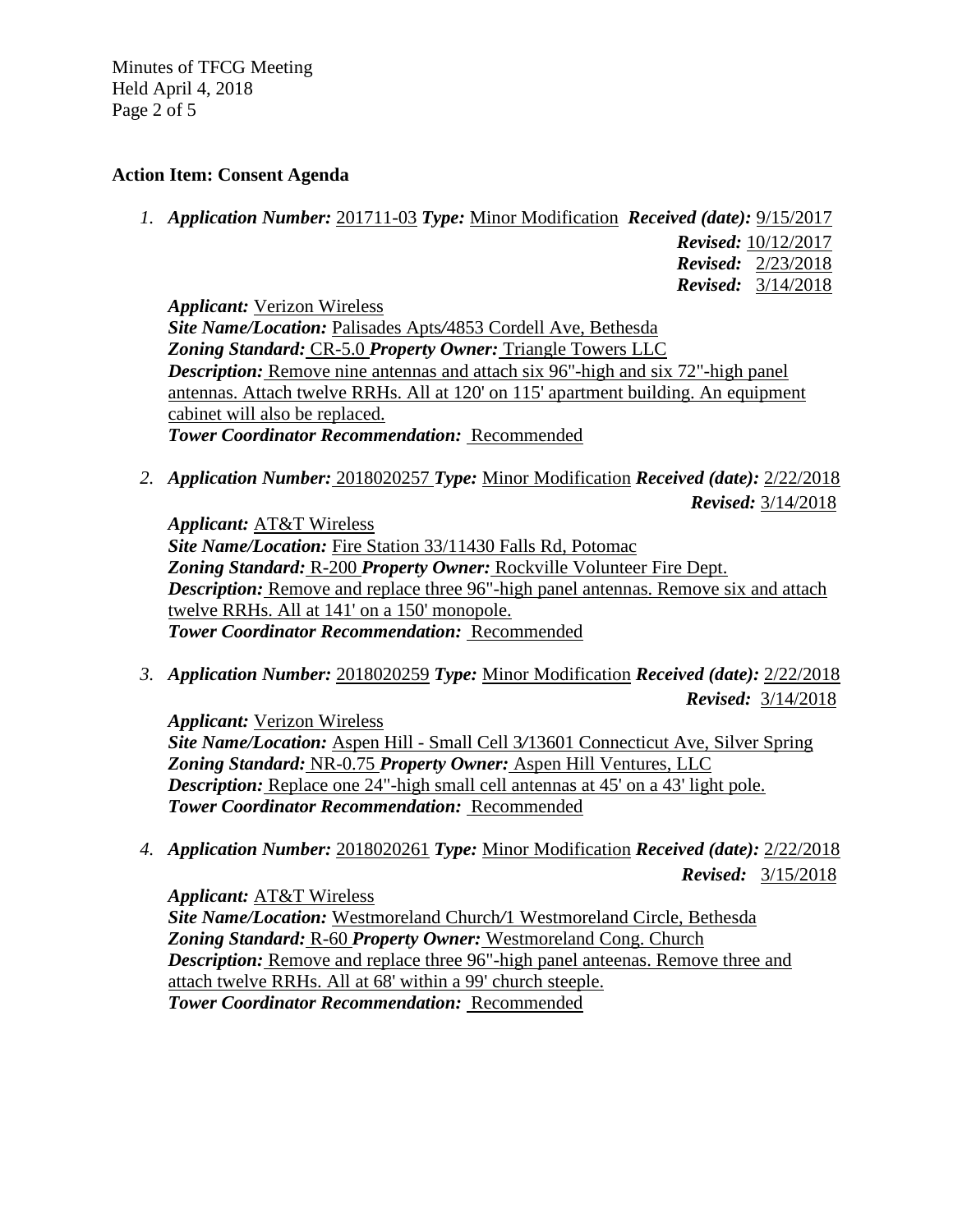*5. Application Number:* 2018020262 *Type:* Minor Modification *Received (date):* 2/22/2018  *Revised:* 3/15/2018

*Applicant:* AT&T Wireless *Site Name/Location:* Goldsboro Rd Site*/*6400 Goldsboro Rd, Bethesda *Zoning Standard:* CRT-0.75 *Property Owner:* 6400 Goldsboro LLC *Description:* Remove and replace three 55"-high panel antennas. Remove three and attach six RRHs. All at 90' on the penthouse of a 49' building. *Tower Coordinator Recommendation:* Recommended

*6. Application Number:* 2018020263 *Type:* Minor Modification *Received (date):* 2/22/2018  *Revised:* 3/15/2018

*Applicant:* AT&T Wireless *Site Name/Location:* Aspen Landscape*/*15710 New Hampshire Ave, Silver Spring *Zoning Standard:* RE-2 *Property Owner:* Michael A. Grodin *Description:* Remove and attach three 96"-high panel antennas. Remove three and attach six RRHs. All at 151' on a 171' monopole. *Tower Coordinator Recommendation:* Recommended

*7. Application Number:* 2018020267 *Type:* Minor Modification *Received (date):* 3/8/2018  *Revised:* 3/23/2018

*Applicant:* Verizon Wireless *Site Name/Location:* EZ Storage - Takoma Park*/*1352 Holton Lane, Takoma Park *Zoning Standard:* CRT-2.5 *Property Owner:* Takoma Park Land LLLP *Description:* Remove twelve antennas. Attach six 50"-high and six 96"-high panel antennas. Remove three and attach six RRHs. All at 39' on a 45' storage building. *Tower Coordinator Recommendation:* Recommended

- *8. Application Number:* 2018020278 *Type:* Minor Modification *Received (date):* 2/28/2018 *Applicant:* AT&T Wireless *Site Name/Location:* Colesville Monopole*/*49 Randolph Rd, Colesville *Zoning Standard:* NR-0.75/H-45 *Property Owner:* Colesville Center LLC *Description:* Remove and replace three 96"-high panel antennas. Remove six and attach twevle RRHs. All at 120' on a 150' monopole. *Tower Coordinator Recommendation:* Recommended
- *9. Application Number:* 2018020279 *Type:* Minor Modification *Received (date):* 2/28/2018  *Revised:* 3/15/2018

*Applicant:* AT&T Wireless *Site Name/Location:* Verizon Building*/*13100 Columbia Pike, Silver Spring *Zoning Standard:* EOF-0.75 *Property Owner:* Chesapeake and Potomac Tele Co MD *Description:* Remove and replace three 55"-high panel antennas. Remove and replace six RRHs. All at 82' on a 79' building. *Tower Coordinator Recommendation:* Recommended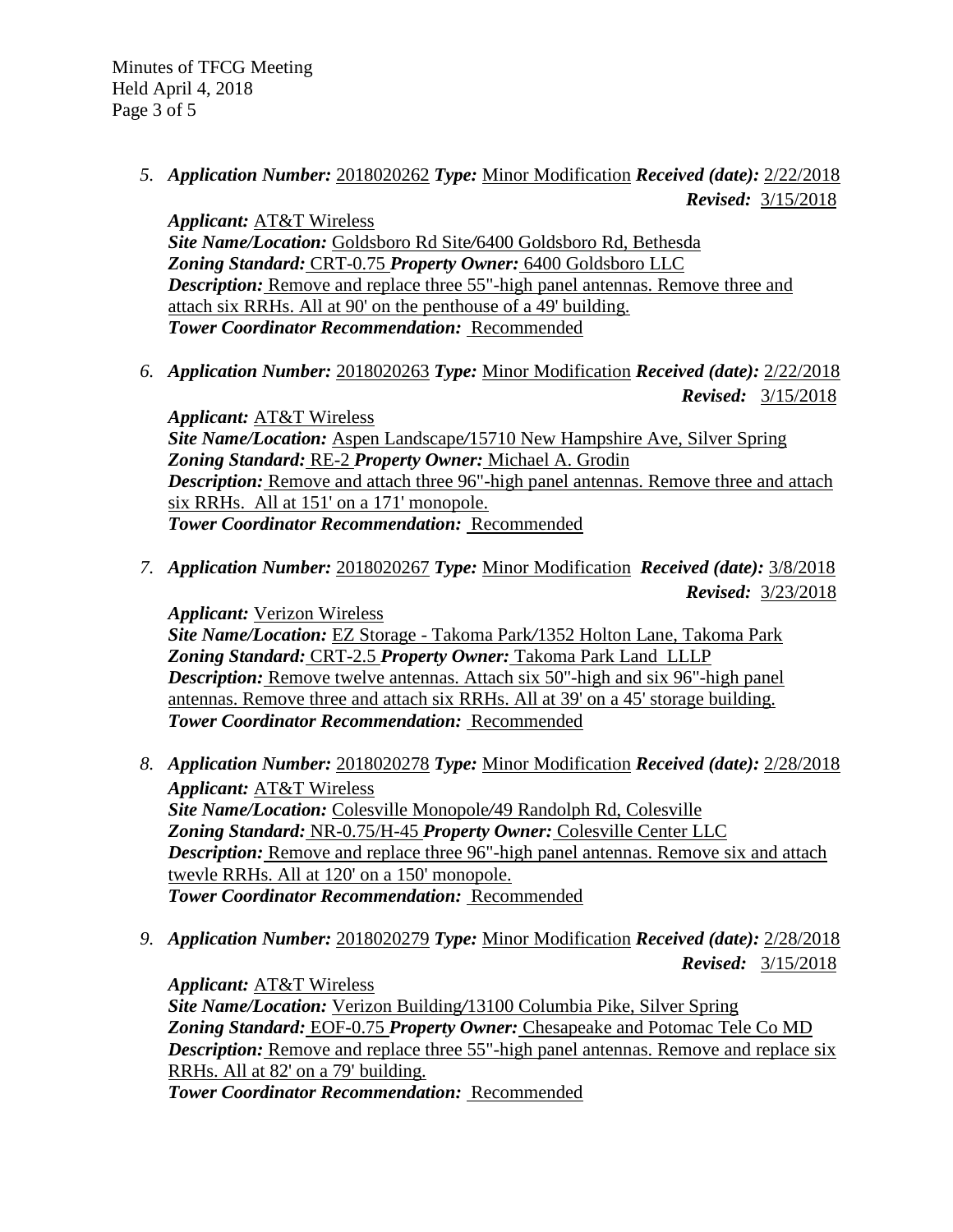*10. Application Number:* 2018020280 *Type:* Minor Modification *Received (date):* 2/28/2018  *Revised:* 3/15/2018

*Applicant:* AT&T Wireless *Site Name/Location:* Summit Hills Apartments*/*8484 16th Street, Silver Spring *Zoning Standard:* CR-2.5 *Property Owner:* Summit Hills LLC **Description:** Attach a 8"x 6" band filter at 110' on a 90' building. *Tower Coordinator Recommendation:* Recommended

*11. Application Number:* 2018030286 *Type:* Minor Modification *Received (date):* 3/1/2018

 *Revised:* 3/14/2018

*Applicant:* Verizon Wireless *Site Name/Location:* White Flint Professional Building*/*11119 Rockville Pike, Kensington *Zoning Standard:* EOF 3.0 *Property Owner:* Rockville Pike Partnership *Description:* Remove twelve and attach six 96"-high panel antennas. Remove and replace six RRHs. All at 58' on a 53' office building. *Tower Coordinator Recommendation:* Recommended

*12. Application Number:* 2018030307 *Type:* Minor Modification *Received (date):* 3/15/2018  *Revised:* 3/27/2018

*Applicant:* T-Mobile *Site Name/Location:* Airpark Industrial Center*/*7707 Airpark Rd, Gaithersburg *Zoning Standard:* IL-1.0 *Property Owner:* Crown Atlantic Co LLC *Description:* Attach three 55"-high, three 93"-high and three 57"-high panel antennas at 80' to a 120' monopole. The 55"-high antennas are a modification to previously recommended application 201705-16. *Tower Coordinator Recommendation:* Recommended

*13. Application Number:* 2018030309 *Type:* Minor Modification *Received (date):* 3/16/2018

 *Revised:* 3/28/2018

*Applicant:* Sprint/Nextel *Site Name/Location:* Berkshire Towers*/*11235 Oak Leaf Dr, Silver Spring *Zoning Standard:* R-10 *Property Owner:* Enclave Holdings LLC *Description:* Attach three 72"-high panel antennas and six RRHs at 181' on a 173' apartment building. *Tower Coordinator Recommendation:* Recommended

**Motion**: Ted Bowser moved that items #1 through #13 on the Consent Agenda be recommended. Patricia Wolford seconded the motion and it was unanimously approved.